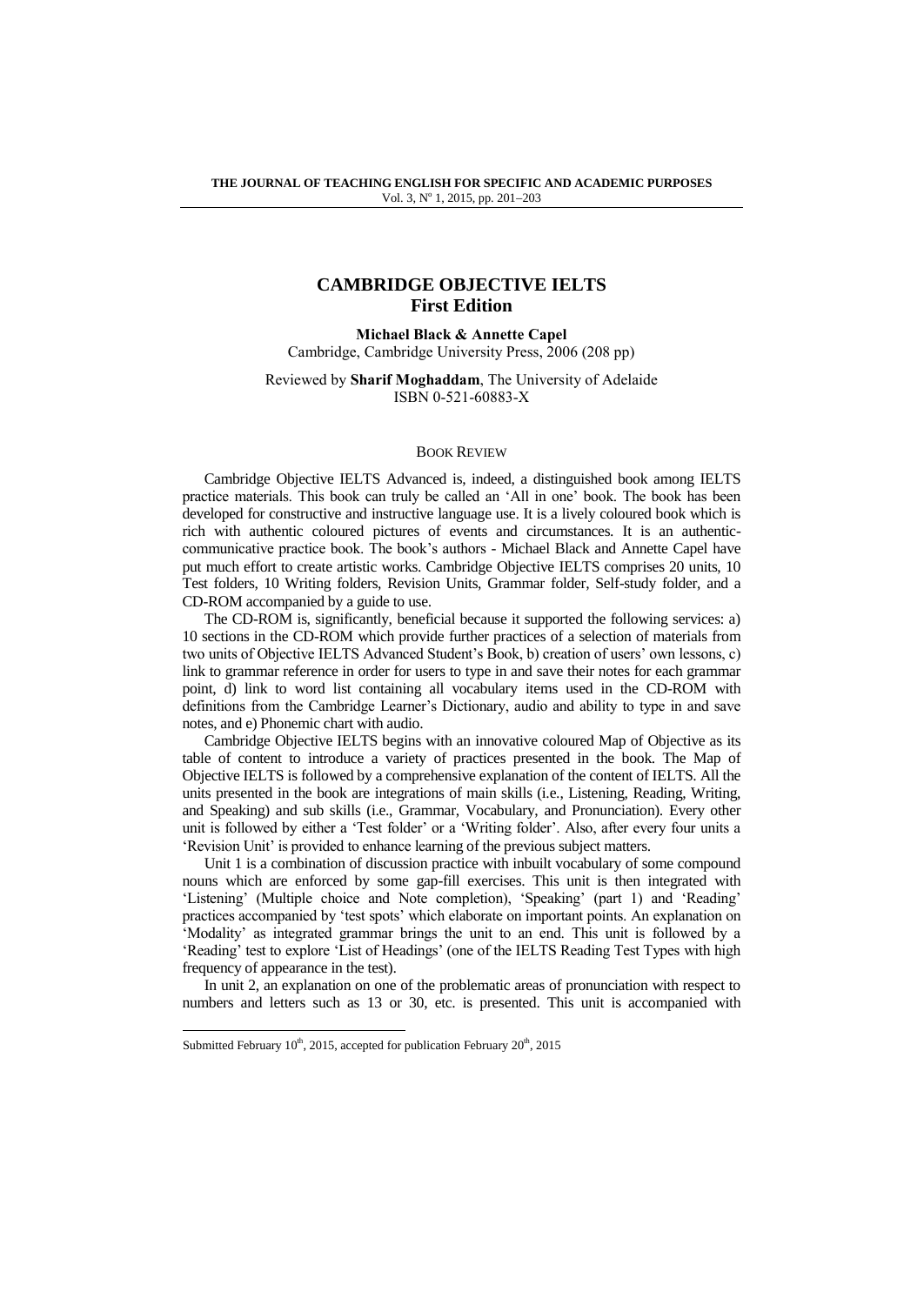## 202 BOOK REVIEW

'Listening' test spot, beautiful pictures of sport events, vocabulary elaboration on intensifying adverbs and 'Speaking' (Part 3). This unit is followed by 'Writing folder 1'. The folder provides an explanation on design of an essay plan with mind map and paragraph plan. The unit concludes with some writing tasks. Next, unit 3 focuses on 'Multiple Choice' and 'Matching' in 'Listening', an explanation on the language of lectures and 'Academic Writing' in addition to 'Cleft sentences'. Then, Test folder 2 provides important information on the difference between 'TRUE/FALSE/NOT GIVEN' and 'YES/NO/NOT GIVEN Questions' (a confusing and problematic area for most test-takers to realize the difference).

Unit 4 looks at 'Skimming' and its rules, language terms in vocabulary and small group discussions both in 'Reading and Speaking' tests. In 'Listening', the focus is both on the effects of attitude towards the language users of different accents or varieties and on the influence of attitude towards the accents or varieties in use. Also, main functions of adverbial clauses are explored through exercises in grammar followed by an elaboration on the pronunciation of vowels in English. Finally, 'Writing folder 2' outlines 'Academic writing task1' (description of information shown by graphs).

Units 5-8 with their accompanying 'Test folders' and 'Writing folders' focus on the followings, respectively: collocations in vocabulary, identification of missing information, how to introduce and link ideas in an oral presentation, how to describe a process, different forms of passive, how to manage comparative structure in academic writing, how to manage to speak in an appropriate length in speaking parts, how to quote in 'Writing', the use of concessive clauses, outline of reporting ideas, some useful hints and techniques on matching tasks in 'Reading', different functions of the preposition 'up' in phrasal verbs, how to complete a flow chart in 'Listening', and explanation of the conditional sentences followed by some tasks and exercises to further exploration.

Units 9-12 focus, mainly, on comparison and contrast. Comparing and contrasting things are very usual in writing and speaking skills in IELTS. These units also provide some useful vocabulary and expressions. In these units, easy to understand explanations on 'Inversion, Modal verbs of speculation and deduction, Non-finite clauses, and Infinitives' have been provided in 'Grammar' parts. Apart from invaluable information in 'Grammar', user can benefit from a plenty of practices on 'Multiple Questions, Missing Words, List of Headings, True/False/Not Given and Yes/ No/ Not Given' test types both in 'Listening and Reading' tests in units 9 to 12.

'Cloze Type Tests, Matching and Locating information' are very well explained in units 13-16. In these units, users can find helpful hints on 'the Future Tense, Pronouns Clinic and Verb Patterns' in Grammar. Also, units 13-16 cover the notion of genre in 'Writing' (e.g., Formal vs. Informal). In addition to appropriate genre and tone in 'Writing folders', 'Error clinic and Vowel combinations and Suffixes, and Word order' are provided, as well. In these units, 'Speaking' (part 3), the advanced part of 'Speaking' test has also been elaborated up on.

Units 17 to 20 bring this invaluable book to an end. These units pay more attention to 'Speaking' (part 3) and provide readers with extra information on genre in 'Writing'. Units 17-20 elaborate on 'Classification and Summary completion' in 'Reading and Listening'. These units provide some useful information on 'Idioms and Metaphors and Word building' in 'Vocabulary' parts. Also, these units provide users with significant information about 'Relative clauses, Noun phrases and Modal perfects as parts of Grammar.

So, users can find invaluable answers to some of their questions and queries with respect to different types of questions in IELTS and significant aspects of grammar, vocabulary, pronunciation and genres. In the end, the 'Grammar folder' provides users with quick and